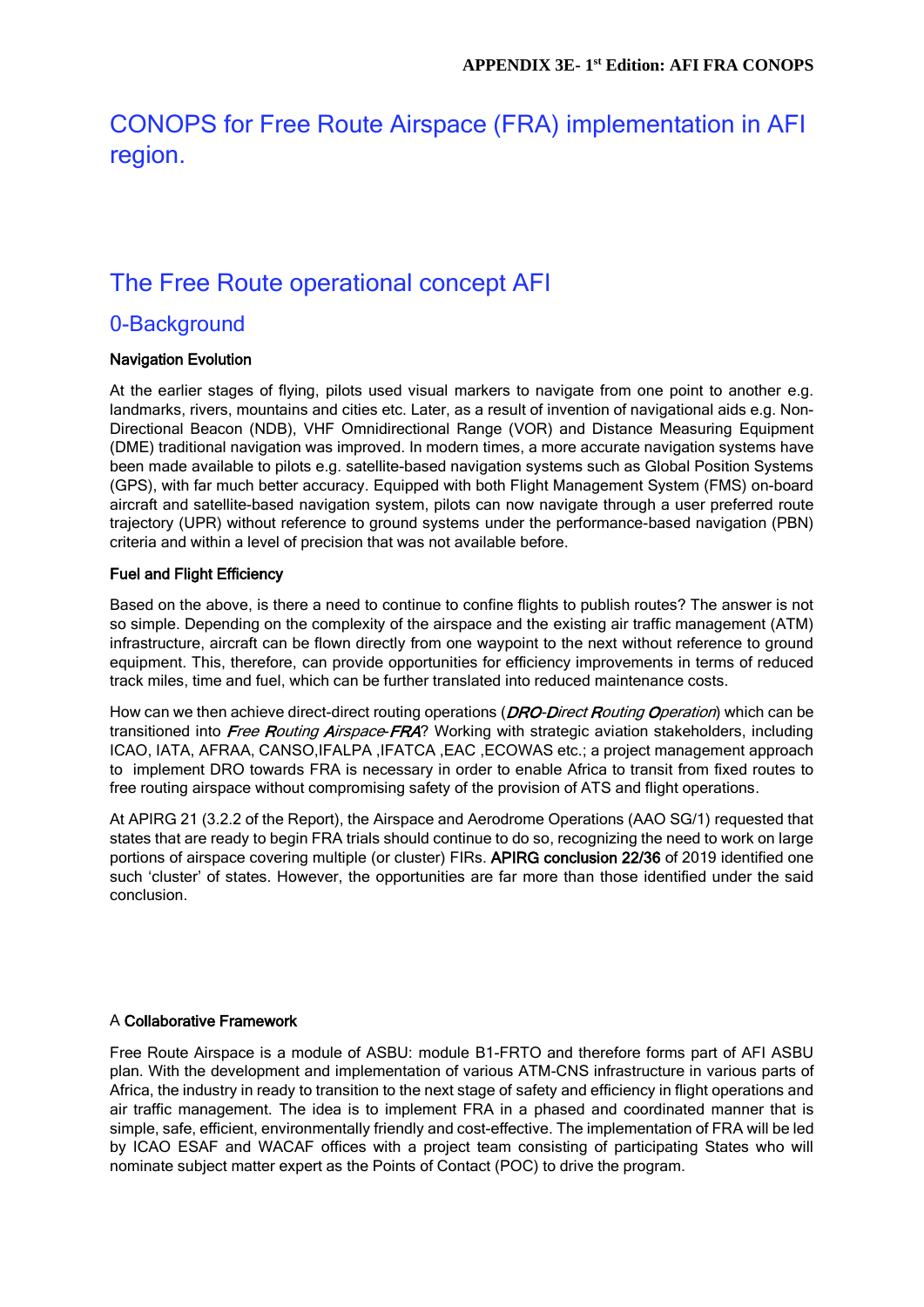## 1-Definition of "Free Route":

Free Route operations enable airspace users to fly as closely as possible to their preferred trajectory without being constrained by fixed airspace structures or fixed route networks. Free Route Airspace can be defined as an airspace within which users may freely plan a route from a defined entry point to a defined exit point (may require an intermediate waypoint) subject to airspace availability. In an FRA airspace, all fixed route networks can be removed. However, flights remain subject to air traffic control.

The term "Free Route" is a high-level title under which two different types of implementation can occur. Therefore, distinction is to be made between "Direct Routing Operations" (DRO) and "Free Route airspace" (FRA) operations. It is envisaged that Direct Route Operations will precede the implementation of Free Route Airspace. DRO is just but a series of directs between certain waypoint and can be flight plannable (not tactical). DRO can also provide an opportunity for ANSPs to study, collect data and familiarize themselves with the concept of FRA.

### 2-Free route using "Direct Routing"-Tactical phase 1

Where States/ANSPs have implemented adequate ATM-CNS infrastructure, air traffic controllers are able to provide flights with direct routings between waypoints to reduce track miles or at times to reduce the complexity of traffic. These direct routes become **tactical directs** and therefore are not flight plannable. In order to provide benefits of such ATM-CNS infrastructure, these tactical directs should be available to flight dispatch so they can leave unnecessary fuel on the ground at departure aerodrome. Tactical directs are usually an indication of States/ANSPs readiness towards implementation of FRA.

### 3-Free route using "Direct routing" Flight plannable: phase 2

Taking into consideration the existing airspace design, operational procedures, technologies and Air Traffic Flow Management (ATFM); the maturity of Flexible Use of Airspace (FUA), Free Route operations implementation is possible. Through operationalization of predictable "direct routings" for all phases of flight e.g. in cruise, climb and descent; States/ANSPs can implement Direct Routing Operations.

DRO can be implemented across FIRs borders even in a highly complex environment, provided there is coordination with adjacent FIRs. DRO can be applied to a block of airspace or to an entire FIRs. The airspace defined therein can be referred as *Direct Route Airspace*.

Direct Route Airspace (DRA). A DRA can be defined within an identified route or combination of route segments or a block of airspace or an entire FIR and takes into consideration traffic flows. Just like FRA, DRA could be implemented with limitations of time, flight levels or blocks of airspace.

## 4-Direct Routing Operations in a Direct Route Airspace

### 4.1 Airspace organization:

Direct Routing airspace refers to an airspace defined laterally and vertically with a set of entry/exit conditions where direct routings are available. Direct Route Airspace is an extension of the concept of published en-route DCTs (Directs) across the FIR.

#### Vertical Limits of Direct Route Airspace (DRA) and publication

Whenever a Direct Routing Airspace is established in a Flight Information Region (FIR), its vertical limits will be published in the relevant national AIS Publications. The upper and lower vertical limits will be coordinated with neighbouring Flight Information Region (FIRs) to ensure smooth connectivity with the underlying fixed ATS route network.

#### Horizontal Limits of Direct Route Airspace and publication

Whenever a Direct Routing Airspace is established, its horizontal limits will be published in the relevant national AIS Publications.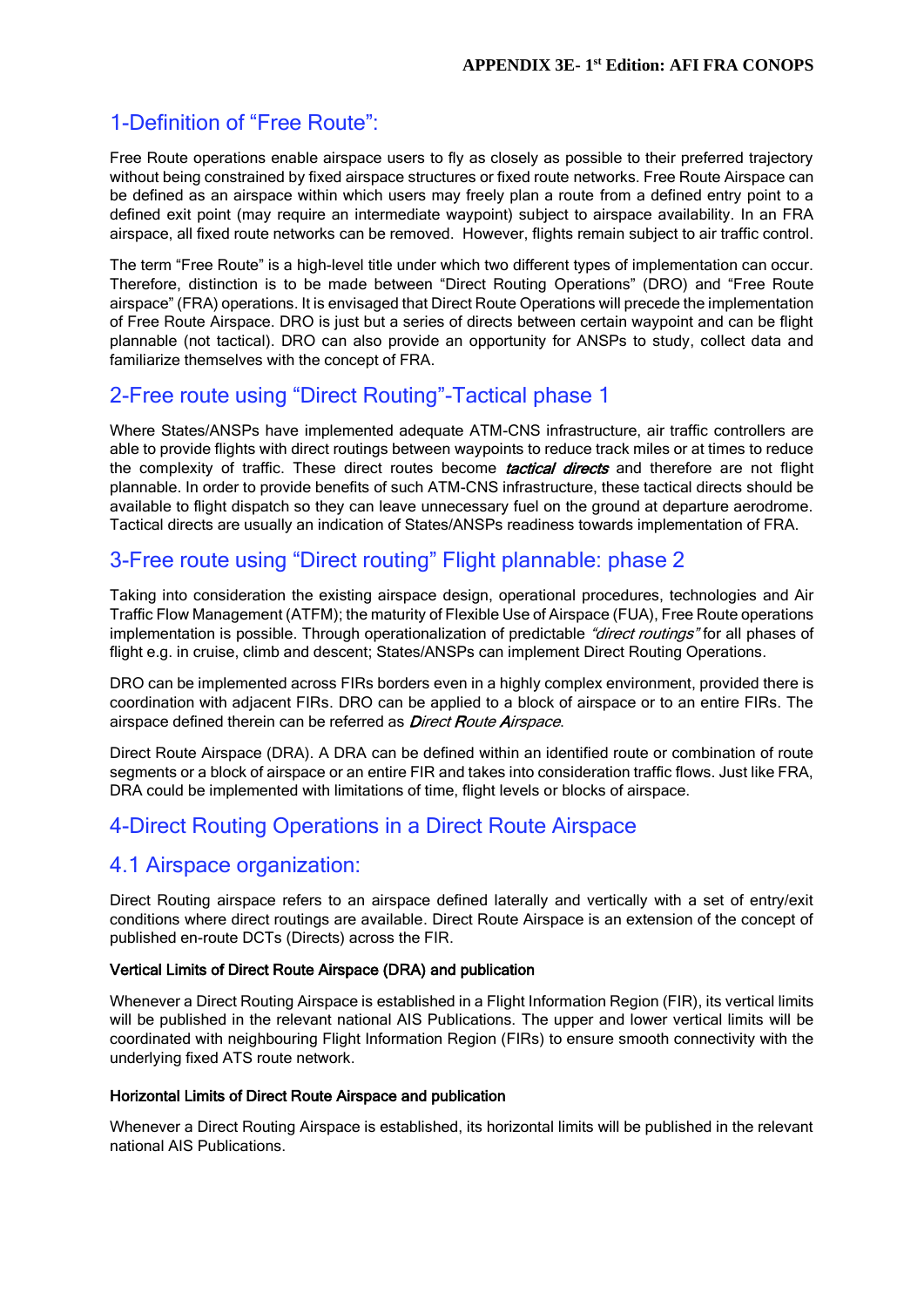#### Boundary limitations

In order to gain full benefits from its applicability, the vertical and horizontal limits of Direct Route Operations should be based on operational requirements and not necessarily on FIR/UIR or Air Traffic Services (ATS) Unit boundaries.

#### Air traffic control

Within direct route operations airspace, flights remain subject to Air Traffic Control (ATC). Pilots will adhere to the relevant publications for each State as stipulated in the relevant documents.

### 3.2 Direct -routing network:

A Direct Routing, by definition, is a succession of Direct Segments and ATS route segments.



#### **Figure 1: Long Rang Direct Rout**

With regard to optimum Direct Segment length from Flight Operation Centre/Aircraft perspectives, short direct segments will allow both efficient flight planning and safe flight monitoring during the execution phase.

As far as possible the fixed ATS route network will be maintained inside Direct Routing Airspace so as to provide more flight planning options to all airspace users.

Wherever a Direct Routing Airspace (DRA) is published (with or without a fixed ATS route network), entry and exit points of the Direct Routing Airspace, as well as any intermediate points of the Direct Routing Network, will be published in AIS publications.

The interconnectivity between Direct Routing Network and the underlying/adjacent fixed ATS route network can be ensured by the use of published points interfacing the Direct Segments of the Direct Routing Network to the fixed ATS route network.

Direct Segments defined within the Direct Routing Airspace can be used as per DRA vertical limit.

Wherever a Direct Routing Airspace is published (with or without a fixed ATS route network), its entry and exit points will be connected to the underlying and to the adjacent fixed ATS Route Network.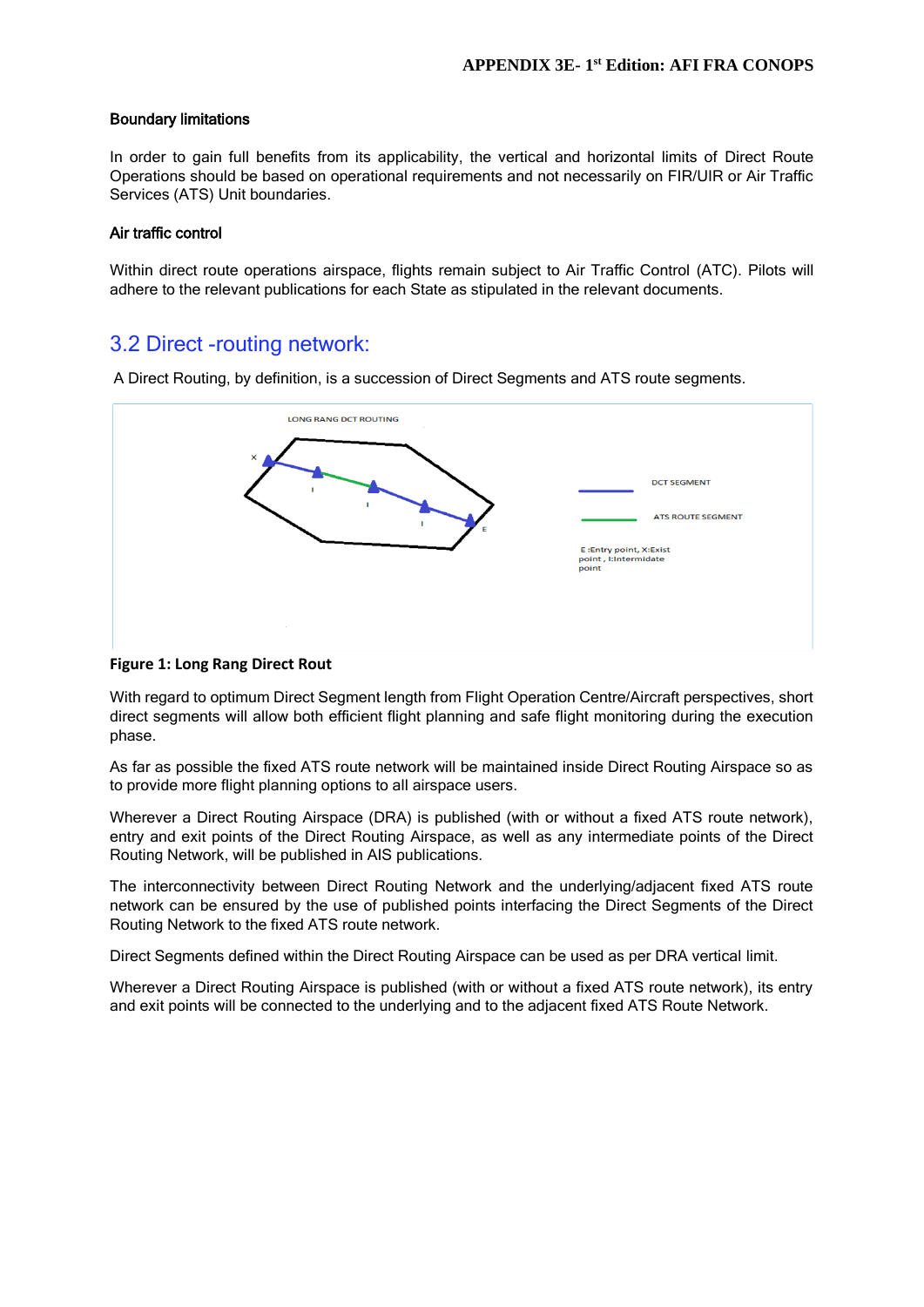## 3.3 Direct routing efficiencies:

Direct Routing in high complexity environments aims at offering Airspace Users an airspace volume where the network of Direct Routings is optimized enabling maximization of flexibility in flight planning. The significant number of Direct Routings is part of the environment complexity.



**Figure 2: Long rang direct routing accessed by short direct segments**

In order to facilitate flight planning while allowing aircraft operators' flight planning flexibility, Long Range Direct Routings - i.e. large geographical scale cross-border Direct Routings structured along the main traffic flows and accommodating the in-demand traffic - will be used to optimize the En-Route Direct Routing Network.

The efficiency of a Direct Routing Network will be maximized by a good access to Long Range Direct Routings which can be provided by shorter connecting Direct Segments and by the use of Intermediate points allowing for joining in or leaving the long Range Direct Routings for any reason and/or at any time. The promulgation of these Intermediate points will be made through relevant national AIS publications with a clear indication of the nature of these points (i.e. intermediate points).

## 3.4 ATC safety considerations

The mix of Direct Routings and fixed ATS Routes can be difficult to manage at the ATC level. Indeed, conflict in border of the sector is an important source of complexity that might be difficult to manage in execution phase.

In order to ease the safe management of Direct Routings by ATS, Direct Segments leading to conflicts close to sector boundaries might be limited.

## 3.5 Optimal design options

Optimal design options for the Direct Routing Network will be:

- 1. Some cross-border Direct Routings defined along major traffic flows at large geographical scale, which may be joined/left at various published intermediate points;
- 2. Many shorter Direct Routings constituted by a single of few Direct Segments used to: a. Connect Long Range Direct Routings from/to a route of the fixed ATS Route Network (for secondary flows and/or arrival/departure flows); b. Provide shortcuts.
- 3. Direct segments are not necessarily designed with strategic separation.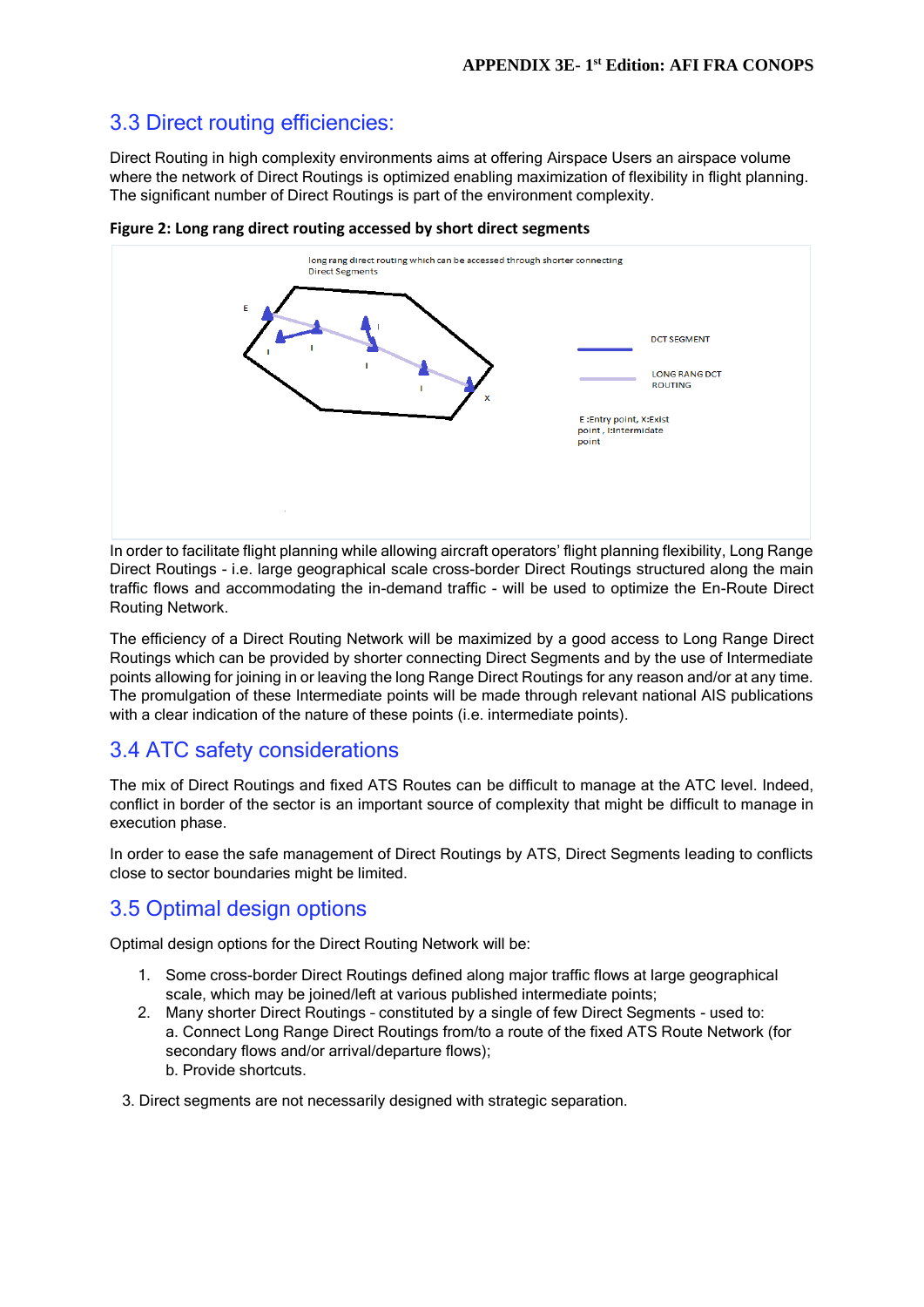

**Figure 3: DCT segment shortcuts** 

Despite the fact that individual implementations of Free Route airspace at states level (FIRs) can take place, greatest benefits can only be realized after harmonization. It is therefore required to have the same basic rules concerning publication, design principles and constraints, structural elements and hence flight planning requirements.

Within these basic rules and structures each Air Navigation Service Provider (ANSP) can have some flexibility with regards to its own implementation.

### 4-Traffic Characteristics:

#### Traffic Level for En-Route ACC:

• High Capacity: between 100 and 200 movements per busy hour

#### Traffic Mix:

- Mix of business / mission flights (essentially IFR flights)
- Accommodation of a variety of different aircraft capabilities is required in DRA

#### Traffic Patterns:

Overflights, climbing and descending flights above a certain vertical limit

### 5-Free route through "direct routing" - Airspace Characteristics:

Airspace Classification: Free Route operations airspace will, in principle be classified as Class A.

Flight Level Orientation: The Flight Level Orientation Scheme (FLOS) applicable within Free Route operations airspace will be promulgated through the relevant national AIS publications.

Airspace Organization: Airspace reservations will remain.

Civil/Military Cooperation: should be taken into account in order to ensure harmonized procedures and service provision for the benefit of all the airspace users.

Publication and maintenance of ATS Route Network: Waypoints (5LNC) and possible fixed route network will be published in AIS publications.

Sectorization: The present sectorization scheme may need to be restructured to accommodate traffic flows within FRA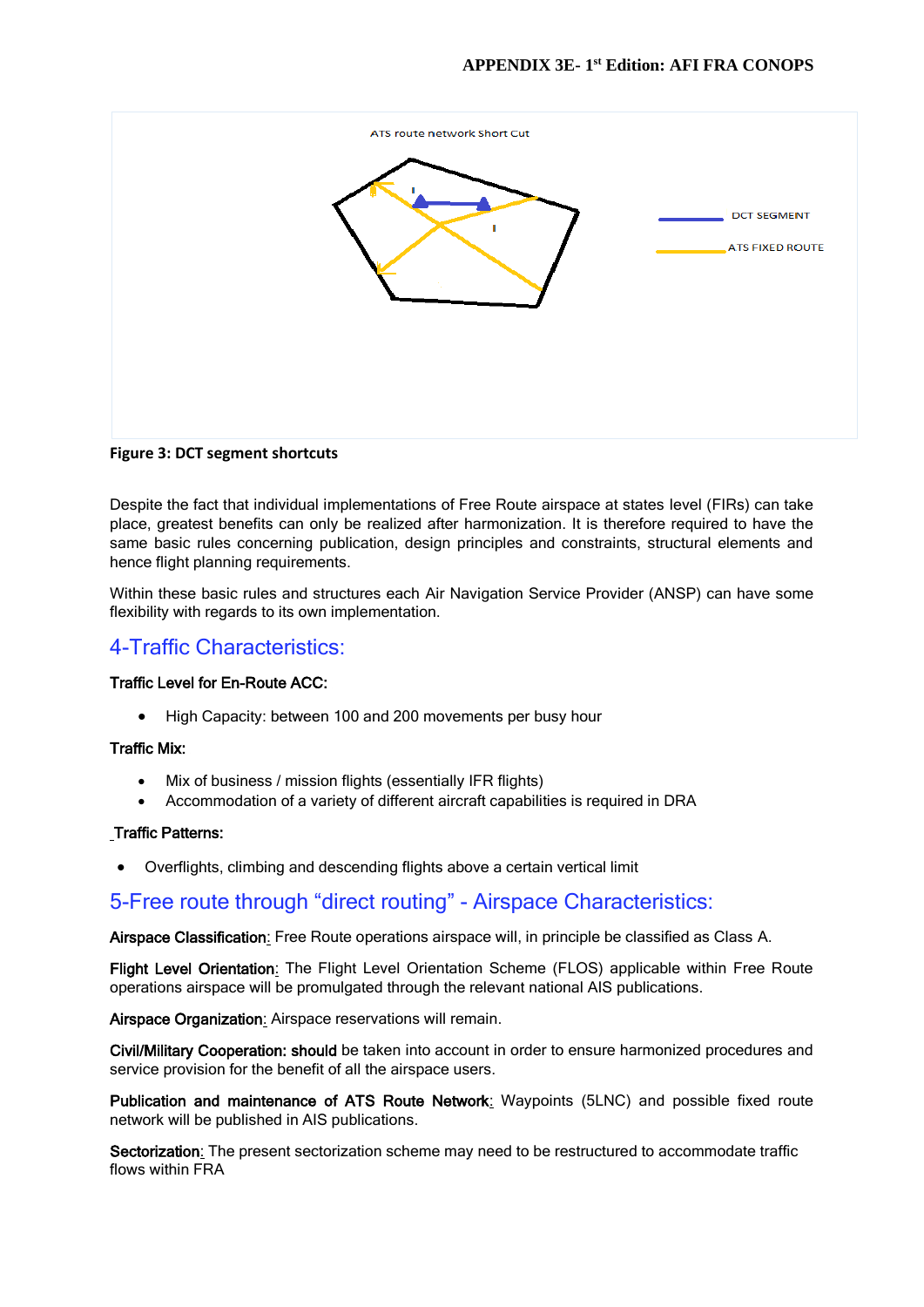Letters of Agreement (LoA) and Coordination Procedures: In case of cross border FRA, Letters of Agreement will be adapted to reflect the specificities of Free Route operations in regard to transfer points, links with the fixed route network, high fluctuations in traffic flows, possibility to leave/enter the airspace at random points, etc.

In case of cross border FRA, the automatic exchange of flight data between ACCs will need to consider the possibility of transfer at random points using dynamic Co-ordination Point (COPs). This would be facilitated by exchange of FPL field 15 (via ATS Interfacility Data Communication (AIDC) or On-Line Data Interchange (OLDI).

In case of cross border FRA, Transfer procedures and restrictions currently stipulated in the existing Letters of Agreement may no longer be applicable in airspace allowing for Free Route operations. Appropriate procedures will be defined to reflect these new provisions.

ATS delegation: In areas where operational boundaries do not coincide with FIR/UIR boundaries, and delegation of ATS is effective, if one ATC unit has implemented Free Route Airspace but the adjacent one has not, the operational boundaries of Free Route Airspace will be published in the national AIS publications of both States. The Letters of Agreement between the concerned ATS units will be amended accordingly to reflect any changes to the applicable procedures in the airspace where ATS is delegated.

\*NB: individual implementation of FRA at a state level (FIR) will require less changes and amendment of the current LOAs and automatic exchange of flight data.

# 6- The operational needs for Airspace Users and ATS Providers to support safe and efficient Direct Routing operations in high complexity environments:

## 6.1 ATS providers and Airspace users' operational procedures and technologies:

#### ANSPs Flight Planning Processing:

In planning phase, the ANSPs will invalidate (suspend or reject) FPLs with Direct Routings going through prohibited, dangerous and restricted areas or failing to comply with any other airspace utilization requirements;

In case of rejection of a flight plan by the ANSP ATM system, the ANSP will provide the reason of the rejection.

#### Cross- border Coordination procedures:

Coordination procedures will require being adapted to Direct routing operations including cross border aspects. (no major change (if any) in case of one state FRA implementation).

The coordination procedures between adjacent ATS Unit (ATSU)s will no longer be based on published coordination points; this might also require some Flight Data Processing System (FDPSs) to be adapted. (in case of cross border FRA)

The coordination procedures between adjacent ATSUs will continue to be based on published coordination points (in case of one state implementation)

The inter-ATSU coordination procedures and associated working method might require to be amended.

#### Provide Tactical Separation Assurance:

in Direct Routing Airspace (depending on the density of the Direct Routing network), special attention should be paid to the separation responsibility for those conflicts occurring close to a sector boundary or at the sector boundary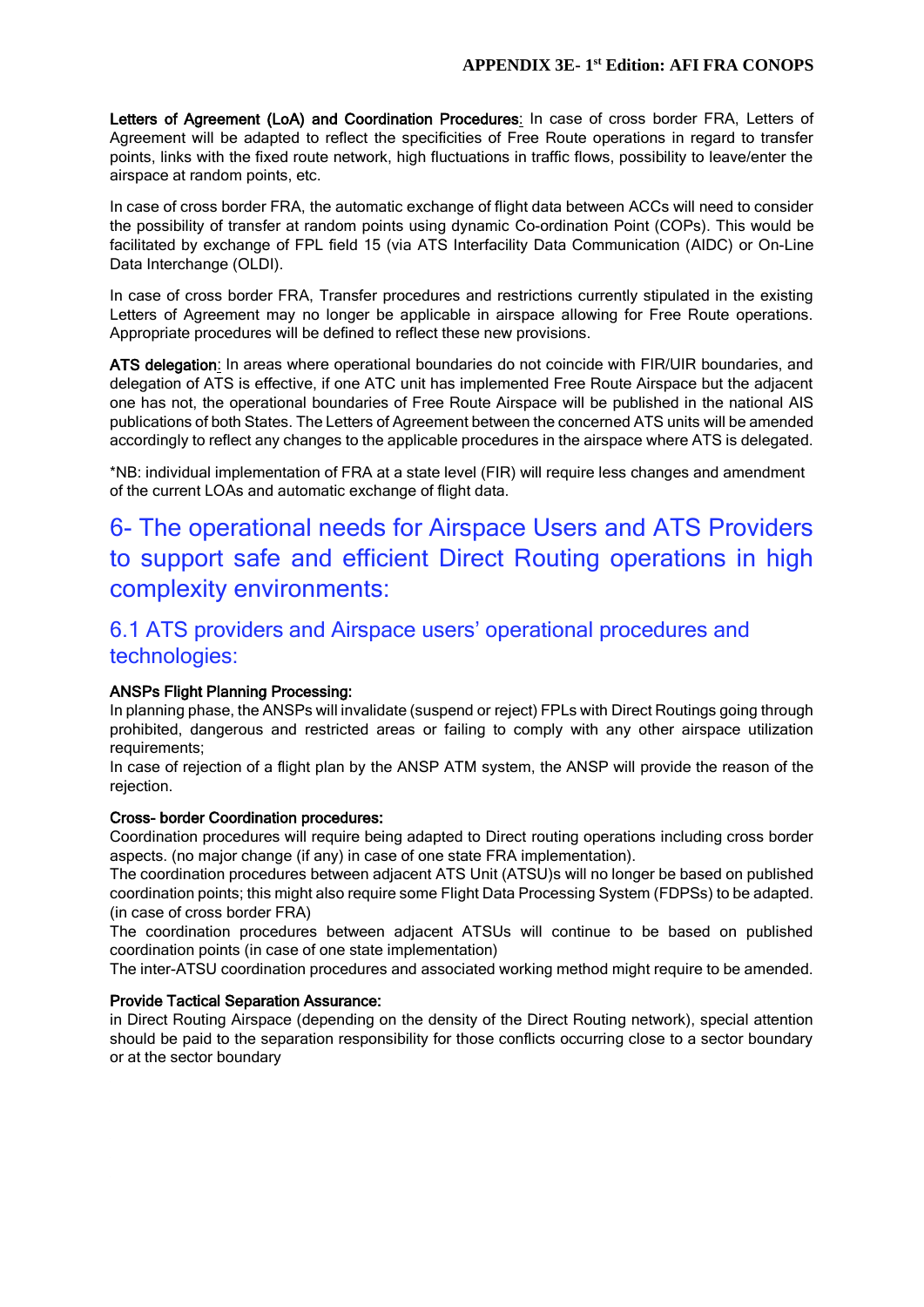#### Ensure Trajectory Adherence:

Enhanced Monitoring Aids (MONA) will support the controller team in providing the ATC service through monitoring the traffic situation and detecting when an aircraft deviate from the predicted trajectory (Recommended).

### Ground Based and Airborne Safety nets:

Airspace infringement management relates to the management by controllers of unauthorized airspace penetration by aircraft into prohibited or danger areas etc. assisted by Area Proximity Warning (APW). Short Term Conflict Management relates to the management of mid-air collision hazards (involving at least one controlled flights) by air traffic controllers assisted by Short Term Conflict Alert (STCA). Imminent Mid-Air Collision relates to the management of mid-air collision hazards (involving at least one ACAS equipped aircraft) by flight crews and ACAS RAs.

#### Requirement for a specific navigation specification:

There is no requirement for a specific navigation performance on direct segments of a Free Route airspace, taking into consideration the current AFI aircraft capabilities, RNAV 10 specification would be suitable.

### 6.1.1 Aircraft capabilities:

#### Communication:

- Technical capability, both in pre-departure and during execution, to receive by ACARS from FOC and easily load in airborne Navigation functions 3D trajectories based on published routes (SIDs, Airways, STARs)
- Progressive capabilities for Air / ground data link exchange of CPDLC messages

Navigation: Basic navigation capabilities to manually modify, delete, add route segments of waypoints in the FMS (Flight Management System)

Surveillance: ACAS Resolution Advisory transmitted to the ground station via e.g. Mode S Transponder and ADS-B-Out as per standards DO260/260A.

Airborne Safety net: Airborne Safety Net, i.e. ACAS II 7.1

### 6.1.2 ATS capabilities:

Free Route operations will impact the current working methods of the ATC operators, so it requires appropriate support tools to maintain sector capacity without a detrimental effect on safety.

A variety of controller support tools should be considered such as:

- a) Ground-based Safety nets: Ground-based safety nets will be of prime importance in complex Direct Routing Airspace as the last ATC barriers against collision / airspace infringement hazards.
- Short-Term Conflict Alert (STCA) is a ground-based safety net intended to assist the controller in preventing collision between aircraft by generating, in a timely manner, an alert of a potential or actual infringement of separation minima. STCA parameters setting might require being adapted in order to better fit this purpose in Free Route environment.
- Area Proximity Warning (APW) is a ground-based safety net intended to warn the controller about unauthorized penetration of an airspace volume by generating, in a timely manner, an alert of a potential or actual infringement of the required spacing to that airspace volume, which require attention/action.
- b) Conflict Detection and Resolution (CD/R) Tools to provide automated assistance to the Planning Controllers (PC), as well as Tactical Controllers (TC).
- c) Monitoring Aids (MONA) to help controllers to reduce the workload associated with traffic monitoring tasks by providing warnings if aircraft deviate from a clearance or plan and reminders of instructions to be issued and providing conformance monitoring triggering trajectory re-calculation essential for the CDT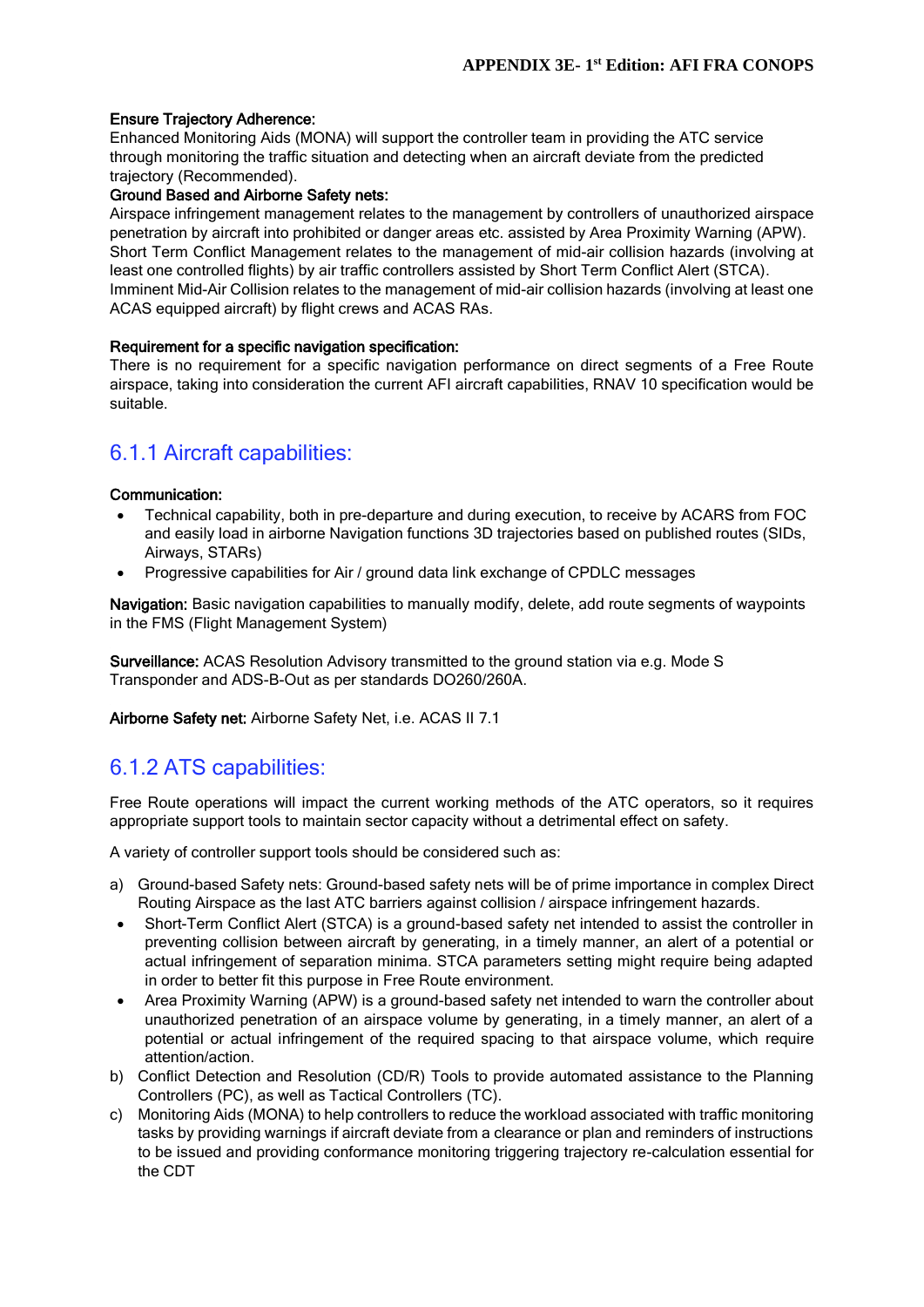System supported co-ordination (SYSCO): The concept of SYSCO is the provision of system support capability and the development of procedures to automatically electronically co-ordinate and transfer flights in sectors of an ATS unit or between adjacent ATS units, based on a shared set of flight data.

### 7-Separation minima:

No change in En-Route separation minima (i.e. Vertical and horizontal separation minima based on ATS surveillance) is needed in relation to Free Route operations

Separation minima between aircraft are expected to continue to be based on guidance, regulations, and factors used in today's environment (ICAO Doc 4444 Procedures for Air Traffic Management, especially Chapter 5, Differences from DOC 4444 standards (if any) are to published in national AIPs,)

# 8-Maintenance of fixed ATS routes within DRO/FRA airspaces.

Fixed ATS route network will be maintained within DRO airspace in order to:

- 1. Provide additional additional flight planning options.
- 2. Ensure smooth vertical transition between FRA/DRO and no DRO areas.
- 3. Airspace users that would rather file their flight plans the traditional way.
- 4. Airspace users not eligible for DRO/FRA operations.
- 5. In case of contingencies situations such as:
- a. In the event of total or partial failure of communication system along the specified Flight Plannable Direct Route or portion thereof- nevertheless ATS surveillance services are provided or not.
- b. In the event of total failure of surveillance system (Radar and ADS-C/CPDLC)-only in airspaces with high volumes of traffic and in adequate airspace design
- c. In the event of severe weather conditions that may not permit flight over direct route as planned.
- d. During ATM contingency that may affect the safety and efficiency of flight operations on such Direct Routes.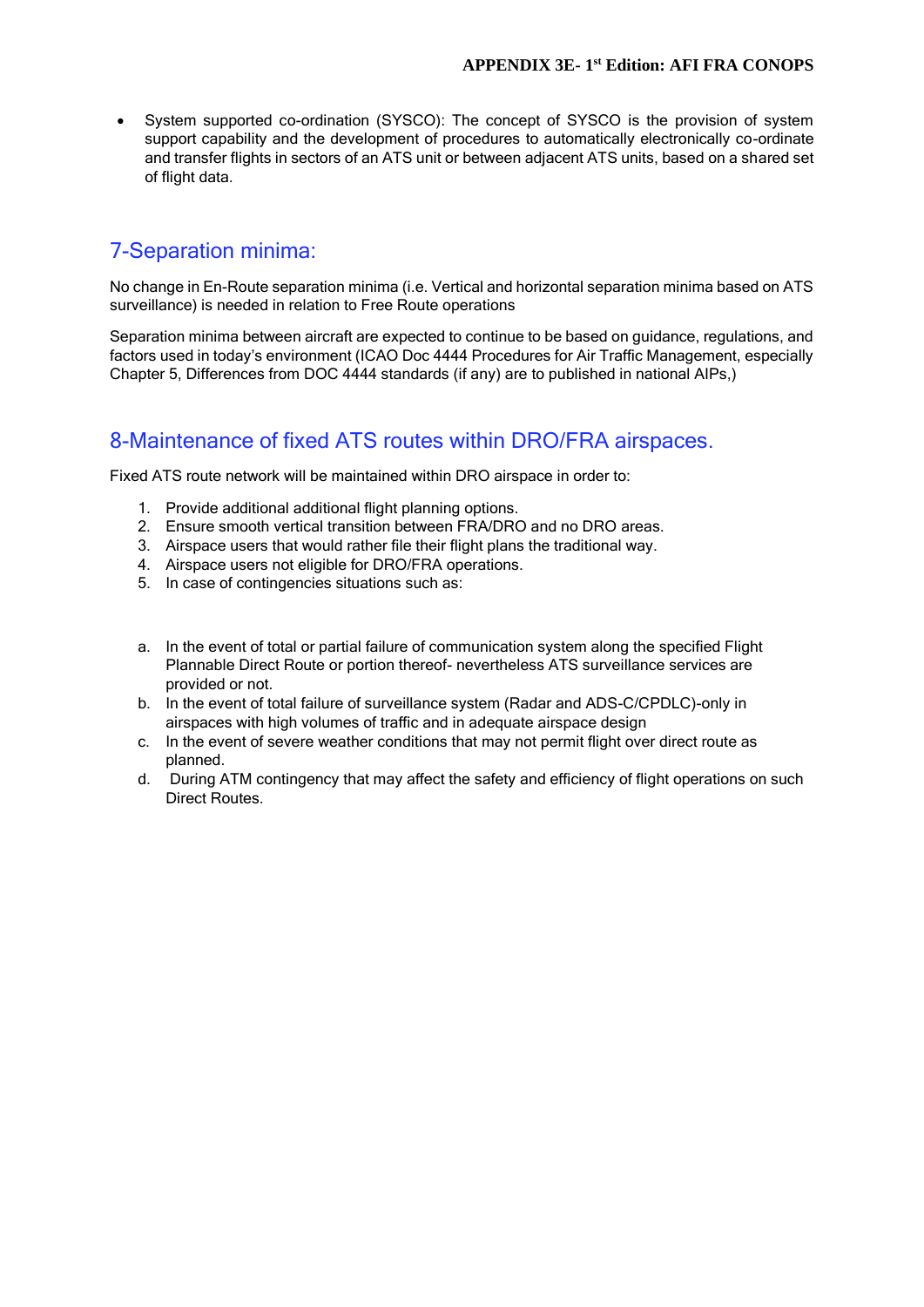## 9.The safety requirements expected to support the safe and efficient deployment of Free route through use of direct routing.

| The safety                                                                         | <b>Title</b>                                                              | The safety requirement                                                                                                                                                                                           | Rationale                                                                                                                                                                                                                                                                                                                                                                           |
|------------------------------------------------------------------------------------|---------------------------------------------------------------------------|------------------------------------------------------------------------------------------------------------------------------------------------------------------------------------------------------------------|-------------------------------------------------------------------------------------------------------------------------------------------------------------------------------------------------------------------------------------------------------------------------------------------------------------------------------------------------------------------------------------|
| requirement area                                                                   |                                                                           |                                                                                                                                                                                                                  |                                                                                                                                                                                                                                                                                                                                                                                     |
| <b>Business Trajectory</b><br>(BT)/ Mission<br>Trajectory (MT) Flight<br>Execution | Training / familiarization<br>of pilots on direct routings<br>lower limit | Requirement relating to training/familiarization of<br>pilots.                                                                                                                                                   | Pilot shall be informed of direct routings lower limit and<br>of potential impacts in case of non-compliance with this<br>constraint (possible rerouting)                                                                                                                                                                                                                           |
| Airspace Management                                                                | Design of manageable<br>direct segments                                   | Direct routings and direct segments will be<br>designed so as to induce a manageable level of<br>airspace complexity for Air Traffic Control Officer<br>(ATCOs).                                                 | Direct routings and direct segments are not purely<br>designed based on the needs from airspace users.<br>Some ATC constraints can be considered during the<br>design phase in order to ensure that the direct routing<br>network will be manageable safely by ATCO.<br>Particularly, number of direct segments inducing<br>conflicts at sector/ATSU boundaries need to be limited. |
| Airspace Management                                                                | Maximum length of direct<br>segments                                      | The maximum length of the direct routing / direct<br>segment will take into account ATC operational<br>and technical constraints:<br>Long direct segments can induce operational<br>and technical issues for ATC | -Operational aspects: It can be an issue to resume<br>navigation in the case of long-range direct routing (if<br>next waypoint is located in another sector/ATSU)<br>-Technical aspects: next waypoint might not be known<br>by the technical system if it is located in another ATSU                                                                                               |
| Airspace Management                                                                | <b>Direct Routing Airspace</b><br>Publication in AIP                      | Wherever the fixed ATS route network is<br>removed for direct routings, a Direct Routing<br>Airspace will be published in national AIS<br>Publications                                                           | If fixed ATS Route Network (ARN) is removed inside<br>DRA, Airspace Users have to be aware of Direct<br>Routing Airspace dimension.                                                                                                                                                                                                                                                 |
| Airspace Management                                                                | <b>Direct Segments</b><br>Publication in a Direct<br>Routing environment  | The limits and condition of use of the Direct<br>segments constituting a Direct Routing will be<br>published.                                                                                                    |                                                                                                                                                                                                                                                                                                                                                                                     |
| Airspace Management                                                                | Publication of Points in a<br><b>Direct Routing</b><br>environment        | Wherever a Direct Routing Airspace is<br>published, its Entry, Exit, Arrival, Departure and<br>Intermediate Points will be published in national<br>AIS Publications (using standard ICAO format<br>description) | If fixed ARN is removed inside DRA, Airspace User<br>(AUs) have to be notified about Entry/Exit points where<br>Direct Routings start/end, as well as about exit, arrival<br>and intermediate point. All points to be used for flight                                                                                                                                               |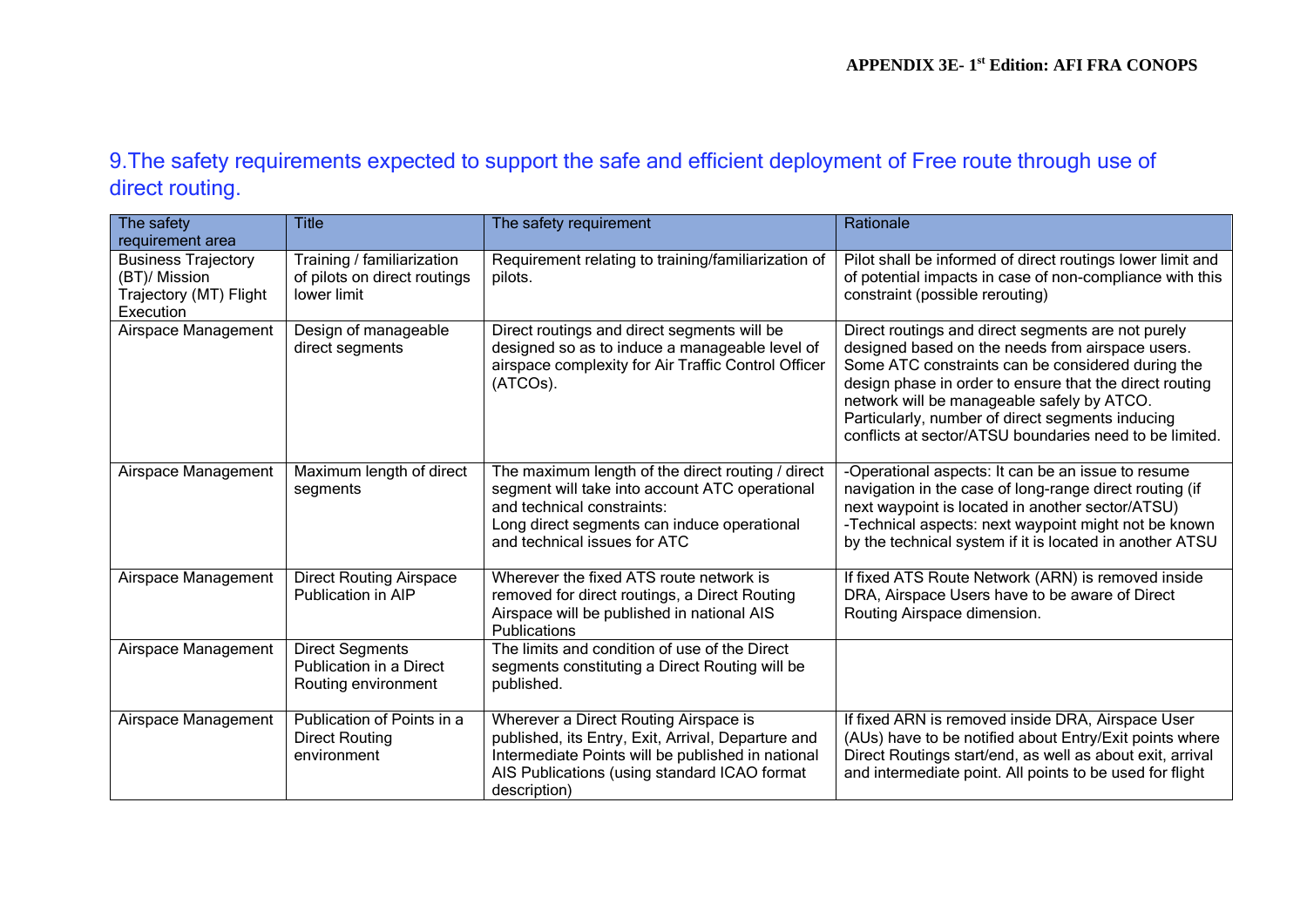|                                         |                                                                                            |                                                                                                                                                                                                                                                        | planning have to conform to current ICAO standards in<br>order to allow exchange between relevant parties.                                                                                                                                                                                                                                                              |
|-----------------------------------------|--------------------------------------------------------------------------------------------|--------------------------------------------------------------------------------------------------------------------------------------------------------------------------------------------------------------------------------------------------------|-------------------------------------------------------------------------------------------------------------------------------------------------------------------------------------------------------------------------------------------------------------------------------------------------------------------------------------------------------------------------|
| Airspace Management                     | No safety impact from<br><b>DRA</b> lower limit                                            | The setting of the lower limit of Direct Routing<br>Airspace will not adversely impact safety of<br>operations in any adjacent/subjacent non-DRA<br>volume                                                                                             | Direct Routing Airspace has to facilitate transition to<br>and from non-DRA airspace.<br>The parameters to be taken into account to facilitate<br>this transition include; traffic flows, complexity of traffic,<br>sector capacity and safety aspects in DRA (and<br>adjacent) airspace.<br>Balance has to be found between safety & capacity.                         |
| Airspace Management                     | Smooth connectivity<br>between Direct Routing<br>network and underlying<br>fixed ATS route | The vertical connection between Direct Routing<br>network and the underlying fixed ATS route<br>network will take into account the various<br>climbing and descending profiles                                                                         | Smooth connectivity between Direct Routing network<br>and underlying fixed ATS route                                                                                                                                                                                                                                                                                    |
| Airspace Management                     | Determination of DRA<br>Entry and Exit points                                              | Wherever a Direct Routing Airspace is<br>published, its entry and exit points will be<br>connected to the underlying and to the adjacent<br>fixed ATS Route Network by Direct Segments or<br>fixed ATS route segments if maintained in the<br>airspace | A Direct Routing Airspace has to facilitate transition to<br>and from non-Direct Routing Airspace taking into<br>account the possible effects on; 1-Controller workload<br>2-Flight Planning 3- Letters of agreement                                                                                                                                                    |
| Airspace Management                     | Sector Design in Direct<br>Routing environment                                             | In Direct Routing environment, sectors will be<br>designed to accommodate traffic flows including<br>flows on direct segments                                                                                                                          | Sector design criteria should, at least, take into<br>account:<br>The principle traffic flows and orientation; Minimizing<br>short transits through sectors; Minimizing sector and<br>ACC re-entry; Positions of airspace reservations;<br>Coherency with adjoining fixed route sectors and link<br>routes to SIDs and STARs; Civil / military coordination<br>aspects. |
| <b>Planning Separation</b><br>Assurance | Inter-sector coordination<br>procedures adapted to<br><b>Direct Routing operations</b>     | in Direct Routing environment of high<br>complexity, the Planning Controller will be<br>provided with procedures for ATSU/sector<br>coordination of flights with unnamed<br><b>Coordination Points</b>                                                 | Possible lack of named Coordination Points for Direct<br>Routings across ATSU/sector boundaries to support<br>seamless Direct Routing operations                                                                                                                                                                                                                        |
| <b>Planning Separation</b><br>Assurance | Letter Of Agreement in<br><b>Direct Routing</b><br>environment                             | In support to Direct Routing operations across<br>ACC/FIR borders, the LoA will be adapted to not<br>necessarily refer to published route network or<br>fixed coordination point                                                                       | Today, acceptable handover conditions are often<br>described with reference to the route structure and<br>coordination point. In direct routing environment, these                                                                                                                                                                                                      |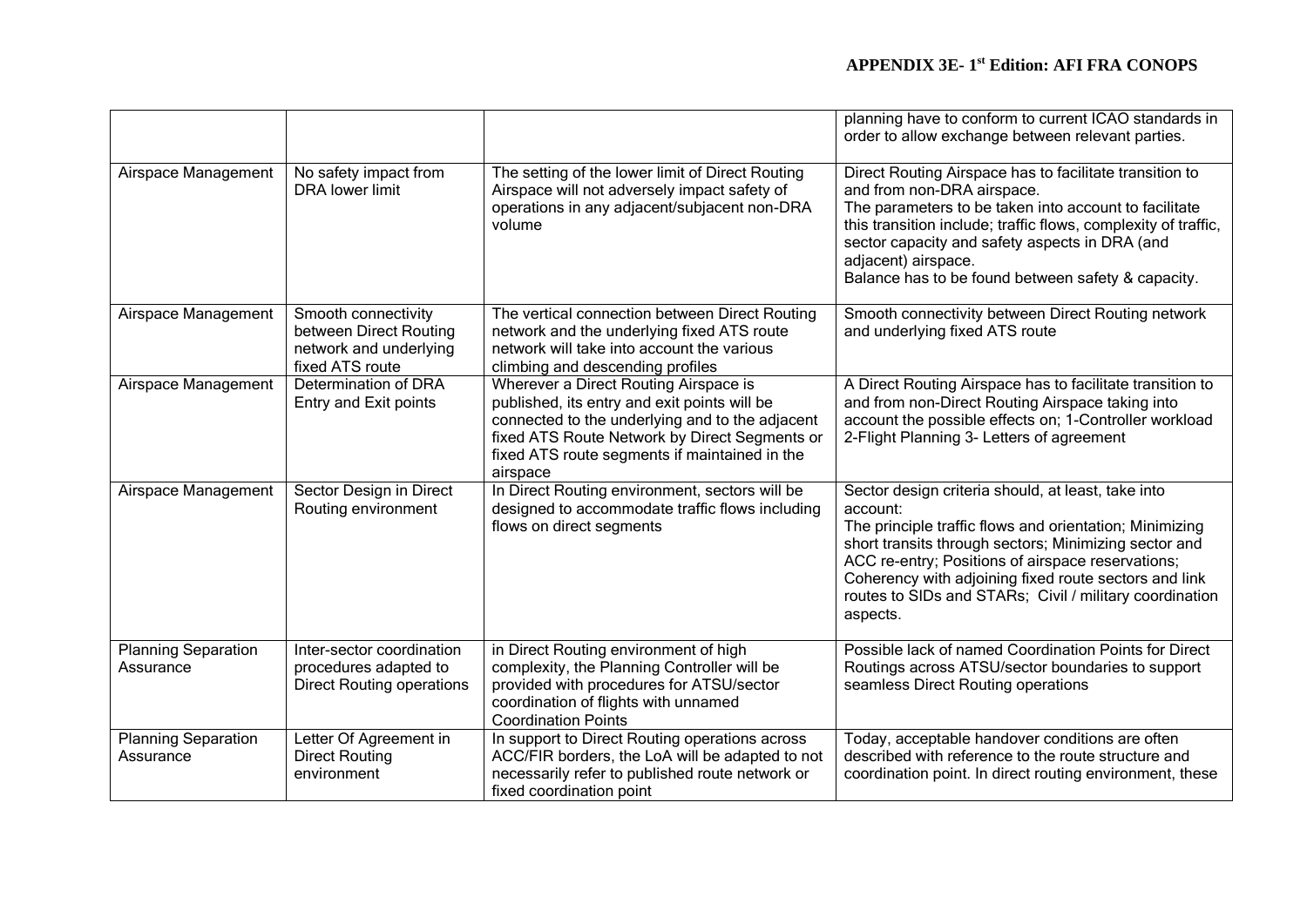|                                         |                                                                                        |                                                                                                                                                                                                                                       | conditions will need to be revised, particularly for long<br>range cross border direct routings.                                                                                                                                                                                                                                                                                                                                                                                                                                                                                                                                                      |
|-----------------------------------------|----------------------------------------------------------------------------------------|---------------------------------------------------------------------------------------------------------------------------------------------------------------------------------------------------------------------------------------|-------------------------------------------------------------------------------------------------------------------------------------------------------------------------------------------------------------------------------------------------------------------------------------------------------------------------------------------------------------------------------------------------------------------------------------------------------------------------------------------------------------------------------------------------------------------------------------------------------------------------------------------------------|
| <b>Planning Separation</b><br>Assurance | ATC coordination support<br>tools adapted to Direct<br>Routing operations              | In Direct Routing environment of high<br>complexity, the Planning Controller will be<br>provided with tools to support coordination of<br>flights across ATSU/sector boundaries with<br>unnamed coordination points                   | Coordination of flights in Direct Routing across<br>ATSU/sector boundaries outside named Coordination<br>Points will need to be supported by the ATC systems in<br>order to assist the ATCOs in the identification of COPs                                                                                                                                                                                                                                                                                                                                                                                                                            |
| <b>Planning Separation</b><br>Assurance | <b>Consistent ATC</b><br>coordination procedures<br>for Direct Routing<br>operations   | In support to Direct Routing operations across<br>ACC/FIR borders, any ATC procedure for<br>ATSU/sector coordination will be consistently<br>applied by adjacent ATC service providers                                                | Consistent ATC coordination procedures permit<br>seamless Direct Routing operations and cross ACC<br>boundary processing                                                                                                                                                                                                                                                                                                                                                                                                                                                                                                                              |
| <b>Planning Separation</b><br>Assurance | Mid-term Conflict<br>Detection support tool in<br><b>Direct Routing</b><br>environment | In Direct Routing environment of high<br>complexity, the Planning Controller will be<br>provided with trajectory-based Conflict Detection<br>Tool to support the mid-term detection of<br>encounters between two flights              | To manage Direct Routing operations in high<br>complexity airspace (e.g. with dense or complex en-<br>route DCT network inducing conflicts at the boundaries<br>between sector/ATSU), the PC needs a support to<br>assess the global air situation including flights that<br>follow an unfamiliar route. Also, conflicts may occur at<br>border between two sectors and the PC needs a<br>support to detect such conflicts in advance.<br>A mid-term detection of encounters permits to predict<br>potential loss of separation between two planned<br>trajectories of interest for the sector (20 minutes time<br>horizon as an order of magnitude). |
| <b>Tactical Separation</b><br>Assurance | Training / familiarization<br>of the ATCO on direct<br>routings lower limit            | ATCO of upstream sector will be aware of the<br>Direct Routings lower limit and give appropriate<br>clearance to make it possible for the aircraft to<br>be above this lower limit when reaching the<br>Direct Routing entry point    | If aircraft is not at the appropriate flight level (above<br>Direct Routing lower limit) when reaching the first point<br>of its user defined trajectory, it will affect the ATCO<br>activities (aircraft flying an unexpected route). A<br>training / familiarization of the ATCO of lower limit of<br>the airspace is needed in order to avoid this kind of<br>situation.                                                                                                                                                                                                                                                                           |
| <b>Tactical Separation</b><br>Assurance | FDPS database in Direct<br>Routing environment                                         | In Direct Routing environment, FDPS database<br>will include all points of interest for the ATCO<br>(e.g. all points within the maximum length of the<br>direct segments including points outside the<br>ATSU area of responsibility) | FDPS database needs to include some points of<br>neighbouring area in order to avoid reception of flight<br>plan with unknown points and consequently rejection of<br>the flight plan                                                                                                                                                                                                                                                                                                                                                                                                                                                                 |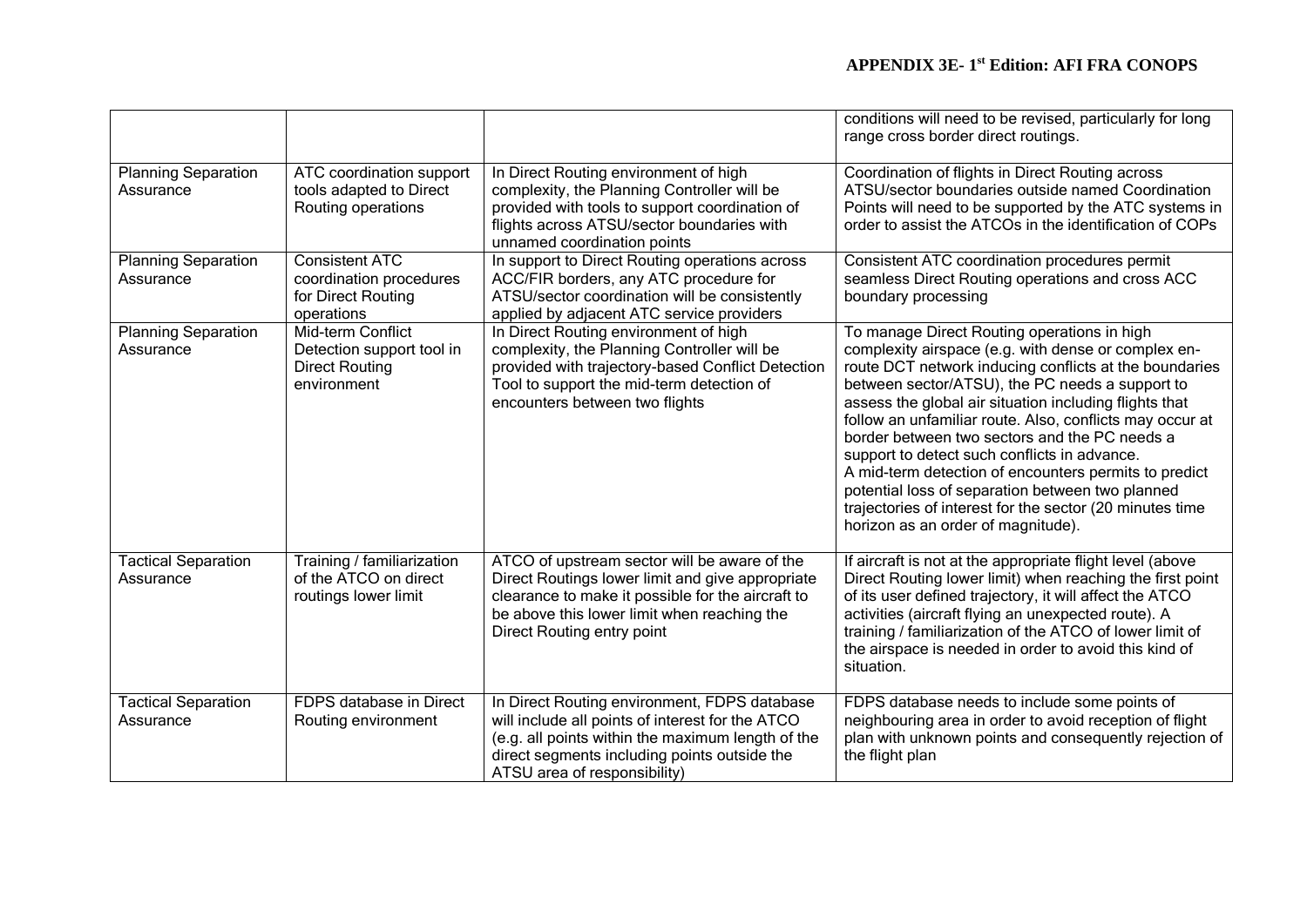| Ground-Based Safety<br><b>Nets</b>        | <b>Short-Term Conflict Alert</b><br>(STCA) system in Direct<br>Routing environment | In Direct Routing environment, the ATCOs will<br>be assisted by a Short-term Conflict Alert system  | ATCOs need system assistance to prevent collisions<br>between aircraft when confronted with a multitude of<br>ever different trajectories in direct routing environment.<br>In a Direct Routing environment, this is all the more<br>true as the mix of Direct segments and fixed ATS<br>Route segments can be complex to manage in the<br>execution phase, at ATC level. |
|-------------------------------------------|------------------------------------------------------------------------------------|-----------------------------------------------------------------------------------------------------|---------------------------------------------------------------------------------------------------------------------------------------------------------------------------------------------------------------------------------------------------------------------------------------------------------------------------------------------------------------------------|
| <b>Ground-Based Safety</b><br><b>Nets</b> | <b>Area Proximity Warning</b><br>(APW) system in Direct<br>Routing environment     | In Direct Routing environment, the ATCOs will<br>be assisted by an Area Proximity Warning<br>system | Controllers need system assistance to be warned in<br>short-term of unauthorised penetration of flights (e.g.,<br>controlled flights into restricted airspace) when<br>confronted with a multitude of ever different trajectories<br>and management of restricted areas in direct routing<br>environment.                                                                 |